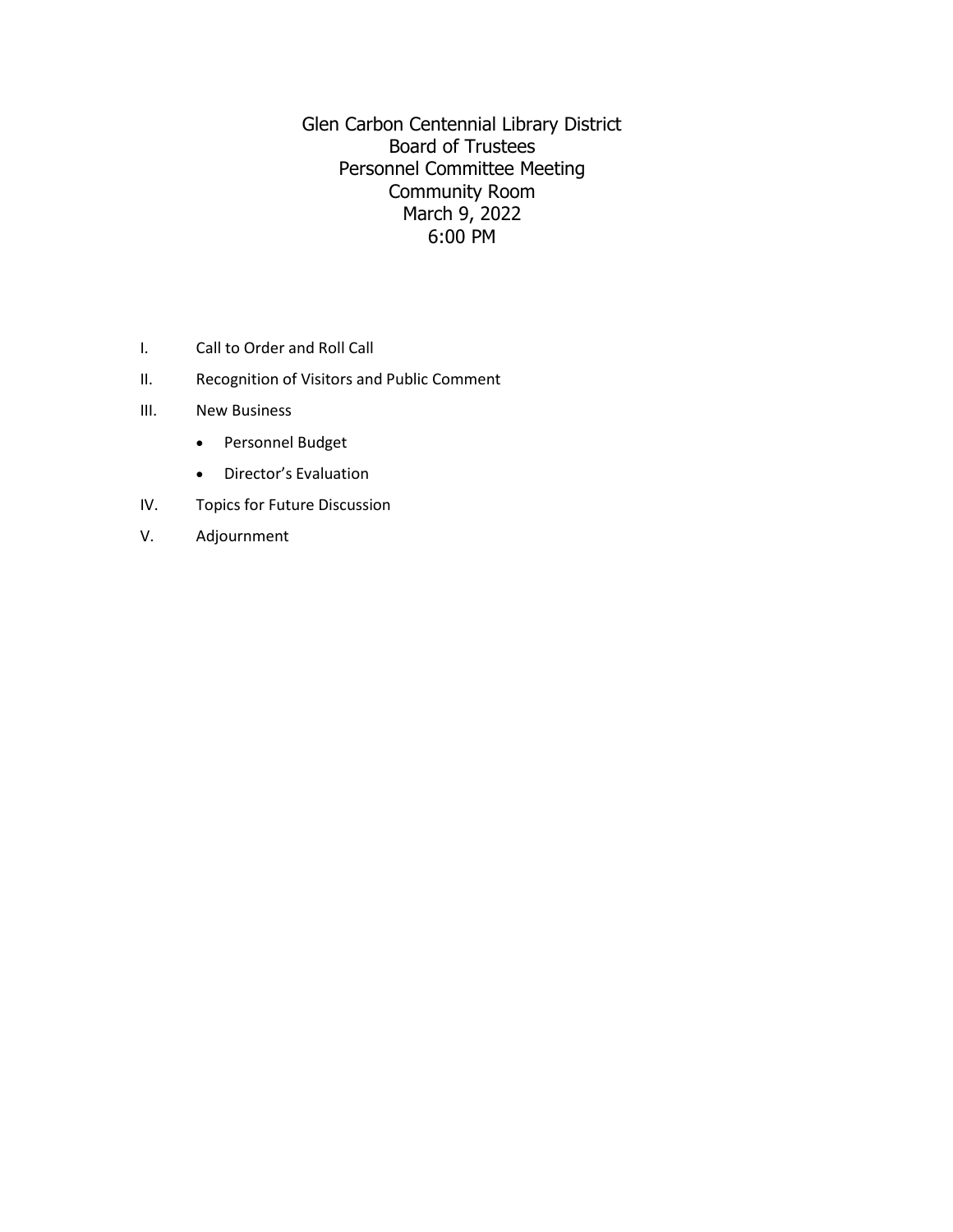## **Personnel Committee Meeting Minutes Glen Carbon Centennial Library District Wednesday, March 9th 2022**

## Call to Order: 6:20 pm

Roll Call: Cody Jeter, Carrie Smith, Kevin Tellor

Visitors: Kathy Dortch present as board president

Christine Gerrish (Director)

Topics Discussed–

- Personnel Budget
- Director's Evaluation

Topics for Future Discussion:

● The Director Evaluation Instruments

Adjournment–

● Motion to adjourn the meeting at 8:01. made by Kevin and seconded by Carrie Motion carried unanimously.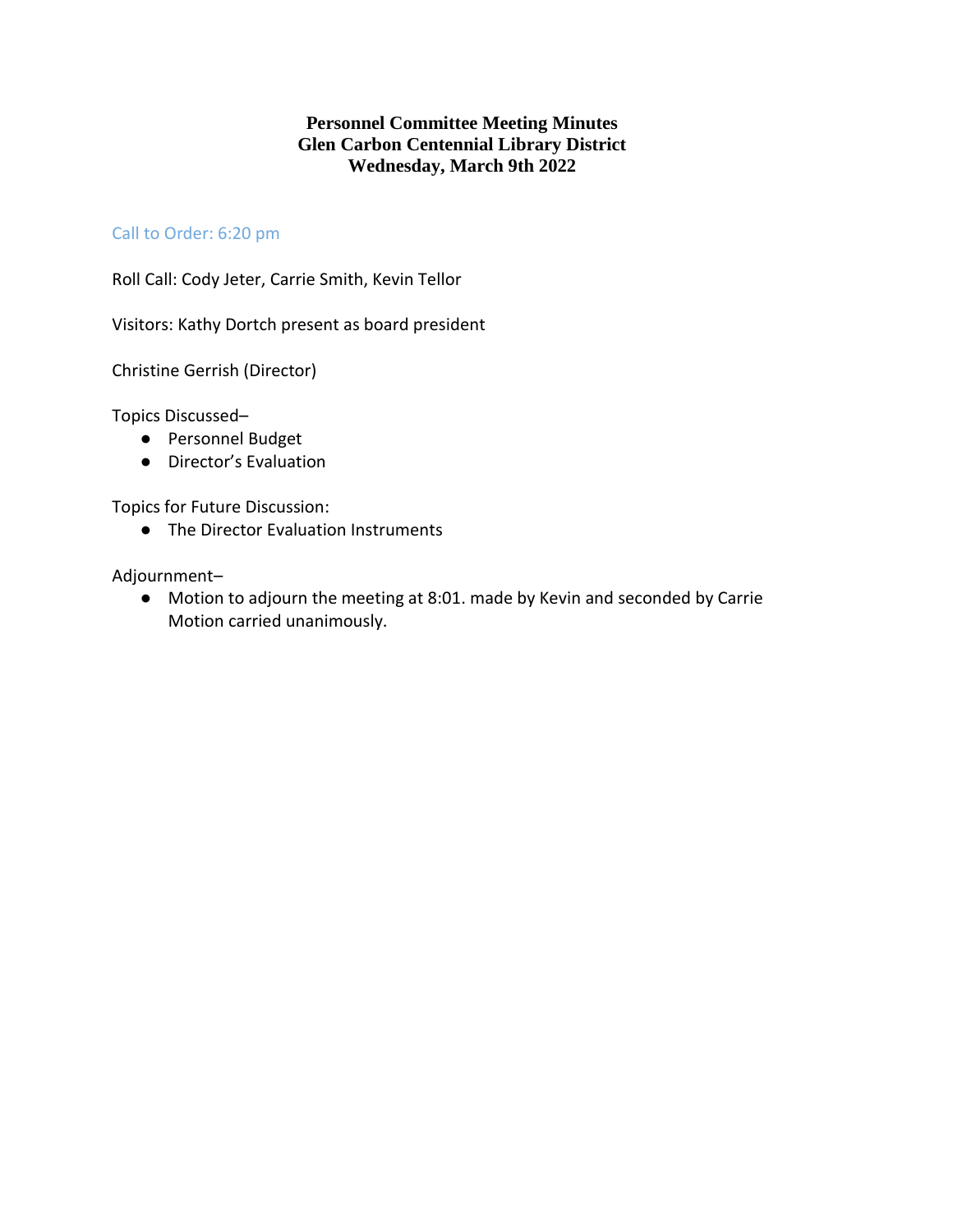## **Glen Carbon Centennial Library District Budget Committee Meeting Agenda Tuesday, April 12, 2022 at 6:00 p.m. Glen Carbon Centennial Library Conference Room 198 South Main St. Glen Carbon, Illinois 62034**

- VI. Call to Order and Roll Call
- VII. Recognition of Visitors and Public Comment
- VIII. New Business
	- 2022-2023 Budget
- IX. Topics for Future Discussion
- X. Adjournment